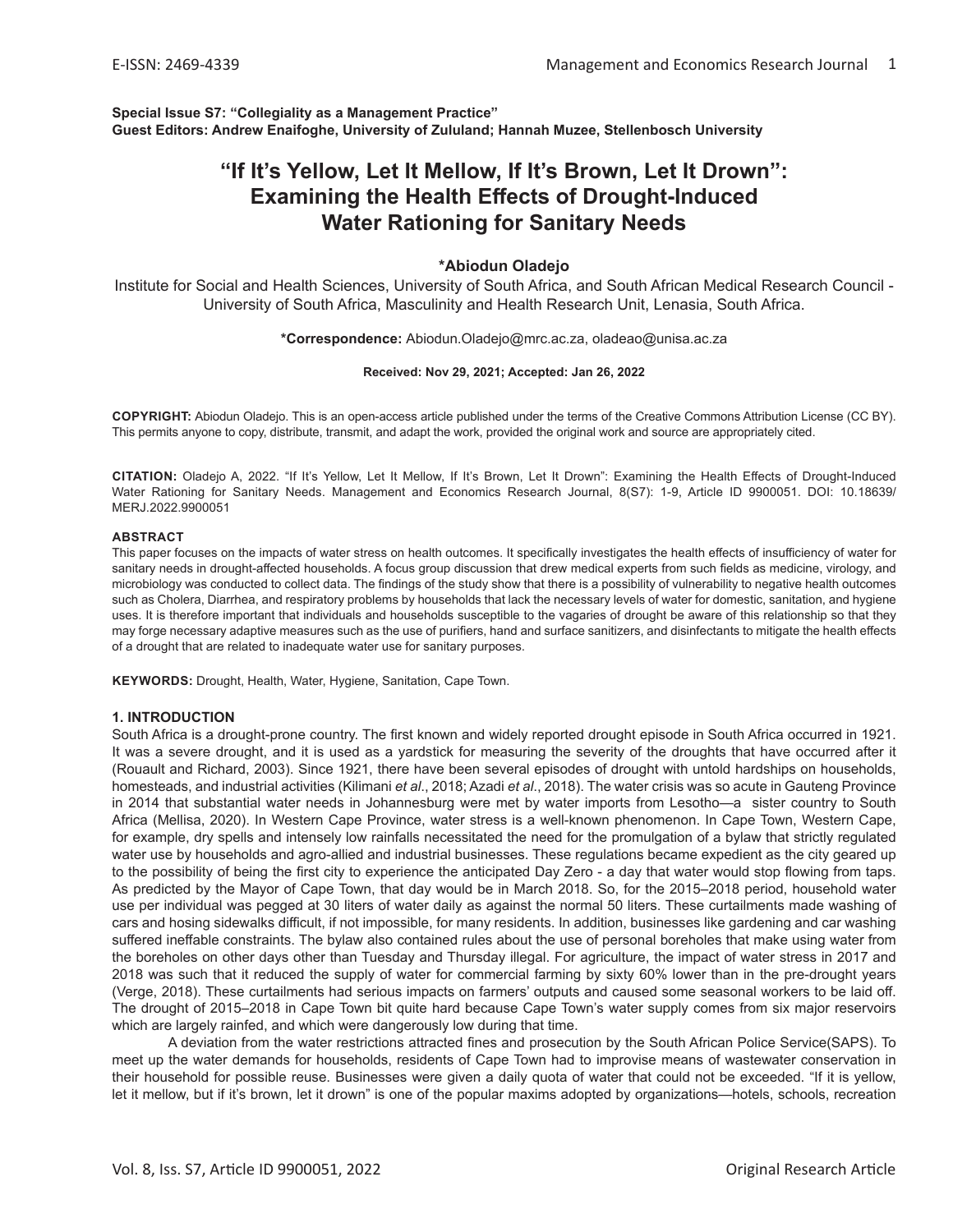centers, etc.—to conserve water. The city however managed to escape that threat in March 2018 and other dates predicted by government officials for 2018. Although Day Zero never happened as expected, there is no reprieve as there is awareness by residents that water shortfall remains an existential issue. The people are in constant awareness of the possibility of water unavailability. Hence, they inadvertently are conscious of the water rationing rules even after the bylaw is no longer in effect. This is the locus of the study; to analyze the health effects of domestic water rationing for hygiene requirements.

## **2. STUDY SETTING AND DESIGN**

Western Cape is a South African Province situated in the southern end of the African continent and its capital is Cape Town which serves as the country's legislative capital. It covers an area of 49,986 square miles (129,462 square km) and the population, based on the last enumeration, is 5,356,900 (Augustyn *et al*., 2019). The Province was initially part of the former Cape of Good Hope Province until 1994 (Bradlow, 1989). The Province, to the North, borders Northern Cape Province, to the east, Eastern Cape Province, and by coastline fronting the Atlantic and Indian oceans, Western Cape shares boundary to the west and south, respectively. Western Cape Province lies close to the south of the great interior plateau (Highveld) of southern Africa with the southward edges of this plateau forming a conspicuous rocky escarpment extending roughly along the northern border of the Province (Tribe, 2005). The center of the Province is composed of the semiarid highlands of the Karoo region, which are divided by east-west-running mountain ranges—including the Great Swart Mountains—and stretch as far south as the Lange Mountains. The narrow coastline which is south and west of the Karoo has shifting shifted relief from which the sandy Cape Columbine stretches to the west and the rocky Cape of Good Hope stretches to the southwest. It is where the flat-topped Table Mountain, looking over Cape Town and Table Bay, is a prominent landmark. Western Cape is drained by the Olifants, Berg, Breë, Gourtis, and other small rivers. The Province is endowed with a rich diversity of plant life and boasts several sites that compose the Cape Floral Region Protected Areas (designated a UNESCO World Heritage site in 2004).

The coastal regions have a maritime climate and accompanying, while much of the remainder of the land to the north has a Mediterranean climate changing to semi-arid as one goes farther to the north. The Province is one with the inadequacy of rainfall as the mean annual precipitation over most of the Province sums to less than 15 inches (380 mm), and parts of the northwest receive less than 5 inches (125 mm) (Schulz, 2001; Rouault and Richard, 2003; Swift *et al*., 2008). The daily maximum temperatures in inland areas usually range from 68°F (20°C) in winter (July) to 90°F (32°C) in summer (February) (Augustyn *et al*., 2019).

In terms of population composition, roughly one-half of the population in the Province is of mixed ethnicity (previously referred to as "colored" under the apartheid regime), while one-fourth is black, and one-fifth is white. The remainder of the population is Asian of mostly Indian descent. Most of the people in the Province reside in urban centers of which most of the people reside mostly in the city of Cape Town. The most widely spoken language in the Province is Afrikaans, and this is followed by Xhosa (Dyer, 1999), and English which bridges the language gap in the Province existing between indigenous languages spoken by South Africans and many other African languages spoken by a relatively small percentage of the population.

Western Cape has a strong and thriving agricultural sector which has contributed significantly to South Africa's Gross Domestic Product (GDP) (Conradie *et al*., 2009; Sirami *et al*., 2013). The Province boasts the production of a chunk of South Africa's wool, wheat, alfalfa (lucerne), hay, and fruit (including apples, pears, apricots, and peaches), and almost all its wine (Takadi and Moraba, 2018; Venter, 2018; Kemp and Burns, 2016; Burger, 2018; Visser, 2016). Owing to high productivity, the Province has a thriving export trade system for fresh fruit, table grapes, wine, brandy, and canned goods (Mabin, 2017; Fransen and Helmsing, 2016). To a reasonable degree, pastoral activities, such as sheep- raising (in the interior region) and ostrich raising, which provides for export in terms of ostrich meat and feathers, are thriving in the Province. Timber production, especially in the area east of Mossel, is a valuable production engagement in Western Cape (du Toit *et al*., 2018). Rich Atlantic fishing grounds, which cut across Cape Agulhas go as far north as Namibia, provide for an important fish meal and canning industry (Augustyn *et al*., 2019). Western Cape's manufacturing activities include textiles, clothing, footwear, motor vehicles, tires, fertilizers, pesticides, and pharmaceuticals. The Province also boasts of marine engineering and ship repair services along the coastline.

The study adopted qualitative methods of data collection and analysis. A focus group discussion (FGD) was conducted to elicit an expert opinion from experts from the fields of medicine, microbiology, and virology about the effects or otherwise of water rationing for hygiene purposes. A total of six discussants covering the above fields of study were selected for the study. The participants—three doctors, two microbiologists, and one virologist—were purposively selected for this study from Cape Town, South Africa. The FGD was conducted using the telephonic feature of WhatsApp.

#### **3. LITERATURE REVIEW**

In this section, the extant literature on drought impacts and vulnerability, drought drivers, and other relevant nuances will be reviewed.

#### **3.1. EL NIÑA AND EL NIÑO PHENOMENA AS DROUGHT DRIVERS**

There are two other key intervening variables that determine the extent to which drought may be severe or otherwise namely: El Niño and La Niña (Pandey *et al*., 2019; Cook *et al*., 2017; McCabe *et al*., 2008). El Niño, which is the Spanish phrase for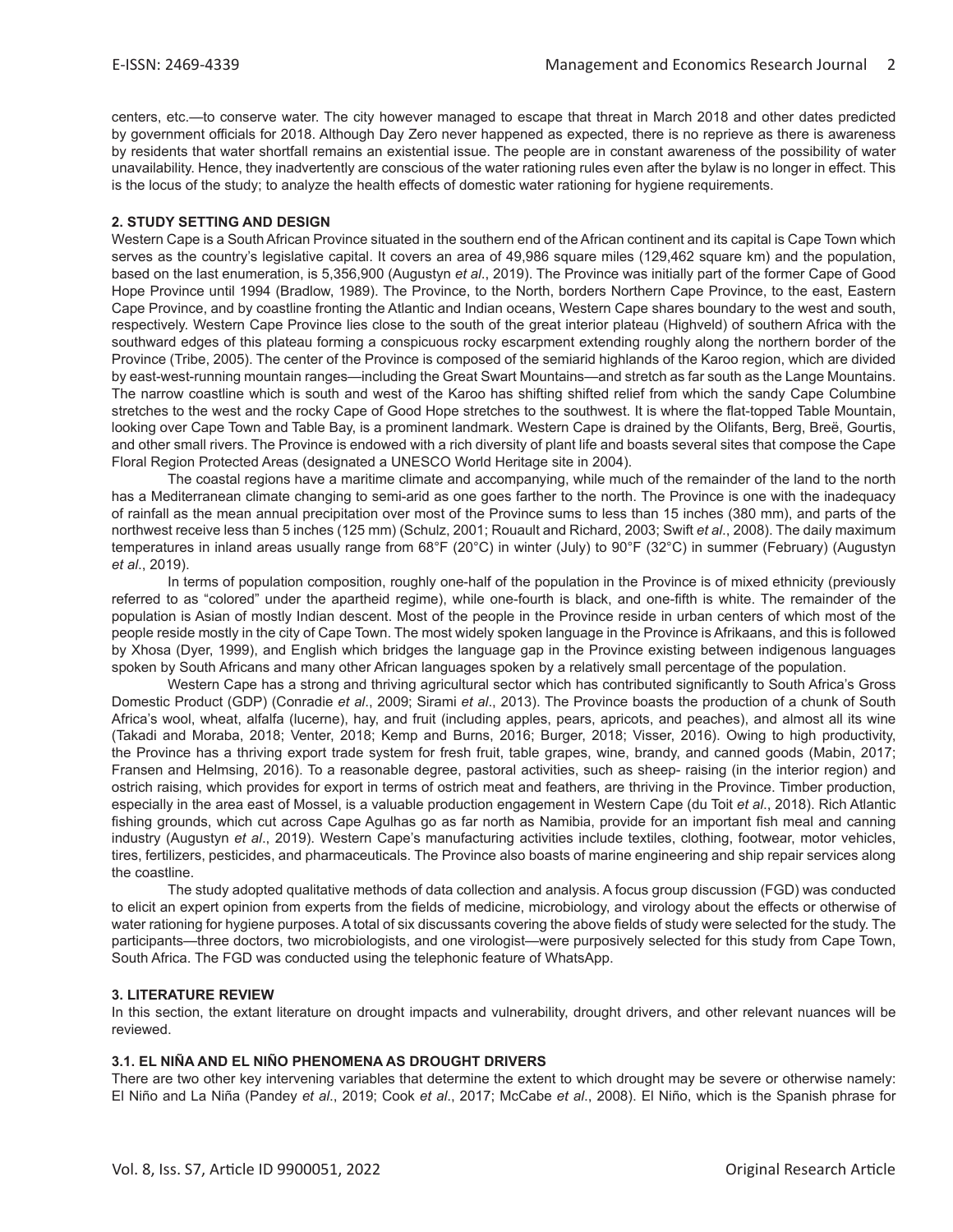"'Christ Child"' (Dijkstra, 2006), has different definitions and lacks a widely accepted, universal definition (Vikas and Dwarakish, 2015). There is a multiplicity of views as to what El Niño, as well as El Niña, means. Pandey *et al*. (2019) refer to El Niño as a large-scale climatic interaction that exists between ocean and atmosphere which is associated with episodic warming in sea surface temperatures(SST) across the central and east-central Equatorial Pacific (Pandey *et al*., 2019). Philander (1990) defined the El Niño phenomenon, as a blend of anomalously warm sea temperatures, stronger than the normal southward coastal current, high rainfall, and floods in Ecuador as well as in northern Peru. Regardless of variance and multiplicity of opinion on globally acceptable definition, there is some agreement that El Nino is characterized by unusually warm waters at the ocean surface in the tropical pacific (Vikas and Dwarakish, 2015). Even though El Niño originates in the tropical Pacific, it has very serious worldwide effects on seasonal weather and climate ecological, social, and environmental sectors (Jiang and Fortenbery, 2019; Vikas and Dwarakish, 2015; Jury, 2000; Singh, 2006).

El Nino occurs every 2 to 8 years and the last one was between 2015 and 2016, which was reputed to be very strong (Jiang and Fortenbery, 2019; Vikas and Dwarakish, 2015). El Nino is believed to be the major driver of drought and the phenomenon which makes drought experience more severe in some parts of the world, including Southern Africa where some scholars believe that most of the droughts have occurred in El Nino years (Mason, 2001; Misra, 2003; Fauchereau *et al*., 2003). For instance, Julio *et al*. (2014) argued that the 2005 drought which severely affected grape yield in Western Cape, South Africa was propelled by the El Nino Southern Oscillation (ENSO). However, there is another school of thought that believes that there is no relationship between rainfall deficiencies in Southern Africa and the El Nino phenomenon (Blamey and Reason, 2007). Some other studies have posited that there are other general circulations that may have strong impacts on rainfall in Southern Africa other than El Nino events (Manatsa and Matarira, 2009; Manatsa *et al*., 2012).

Conversely, La Nina is an event that is associated with the episodic cooling of ocean sea surface temperature(SST) in the central and east-central equatorial Pacific (Pandey *et al.*, 2019). When central and eastern tropical Pacific Ocean temperatures are below the long-term average, the globe is affected by La Niña events (Jiang and Fortenbery, 2019; Jury, 2000; Singh, 2006). Whereas El Niño events usually last no more than one year, the La Niña events can last from one to three years and are said to be of more impact and severity than El Nino (National Ocean Service, 2018). For global climate, La Niña impacts tend to be opposite those of El Niño impacts and have more impacts on drought than El Niño and may lead to twice the production loss compared to El Niño events. La Nina, just like El Nino, has been argued to be a relevant phenomenon as far as drought occurrence is concerned.

## **3.2. DROUGHT IMPACTS AND VULNERABILITY**

Drought vulnerability, according to Naumann *et al*. (2013), is about highlighting the socioeconomic and biophysical features of the region that make it predisposed to the adverse effects of drought. The level of vulnerability or exposure to the vagaries of drought depends on a number of factors including population, technology, policy, social behavior, land use patterns, water use, economic development, and diversity of the economic system and cultural arrangement (Naumann *et al*., 2013; Turner *et al*., 2003; Wilhite and Svoboda, 2000). Naumann *et al*. (2013) have argued that the vulnerabilities to drought may result, because of inadequate structures and poor management, constraints of technology and the economy, and environmental problems. An example of the place of technology in the level of vulnerability that a society may be exposed to during a drought season is that of Sub-Saharan Africa where 90% of the farming activities are rainfed (Rosegrant *et al*., 2002).

Rainfed agricultural activities remain the principal source of livelihood for more than 70% of the population. Consequently, the sub-region's population - up to 60 percent - is vulnerable to frequent and severe drought (Hellmuth *et al*., 2007; Esikuri, 2005). Hellmuth *et al*. (2007) also highlighted such other issues as the size of the farm–, which may be influenced by historical land appropriation policies-, provision or lack of credit incentives for diversification options, farming on marginal lands, knowledge of possible farming options, presence or lack of local industry for off-farm supplemental livelihood opportunities, and government policies as vulnerability indicators. For Turner *et al*. (2003), they believed that the factors responsible for the level of vulnerabilities are largely social ones such as faith or lack of it in a new way of doing agriculture, the costs of the new methods, and cultural belief.

#### **3.3. IMPACTS OF DROUGHT ON THE ECONOMY**

Globally, the impacts of natural disasters on economic activities have tripled from US\$40 billion in the 1960s to US\$120 billion in the 1980s (Domeisen, 1995). As argued by Carolwicz (1996), in the 1990s, natural disasters resulted in significant acceleration of economic damage with attendant costs reaching upward of US\$400 billion through 1996. Between 1992 and 1996, losses consequent upon natural disasters in the United States averaged US\$54.2 billion per week (Carolwicz, 1996). Drought, which is seen to be second only to a hurricane in impacts (Wolchover, 2014), is one of the key natural hazards that have caused huge economic costs globally. This section will first look at different perspectives as to what constitutes economic costs of drought and then provide statistics of economic costs across the world and in South Africa particularly.

Economic losses consequent upon drought cover non-structural losses on one side, and indirect and indirect or highorder losses on the other (Mysiak and Markandya, 2009; Benson and Clay, 2003). The non-structural impacts involve the decline of land value or failure of agricultural yield (Mysiak and Markandya, 2009). The indirect losses are also described as secondorder or induced effects pertain to water-use sectors affected by the drought such as the agricultural sector, hydro- and cooling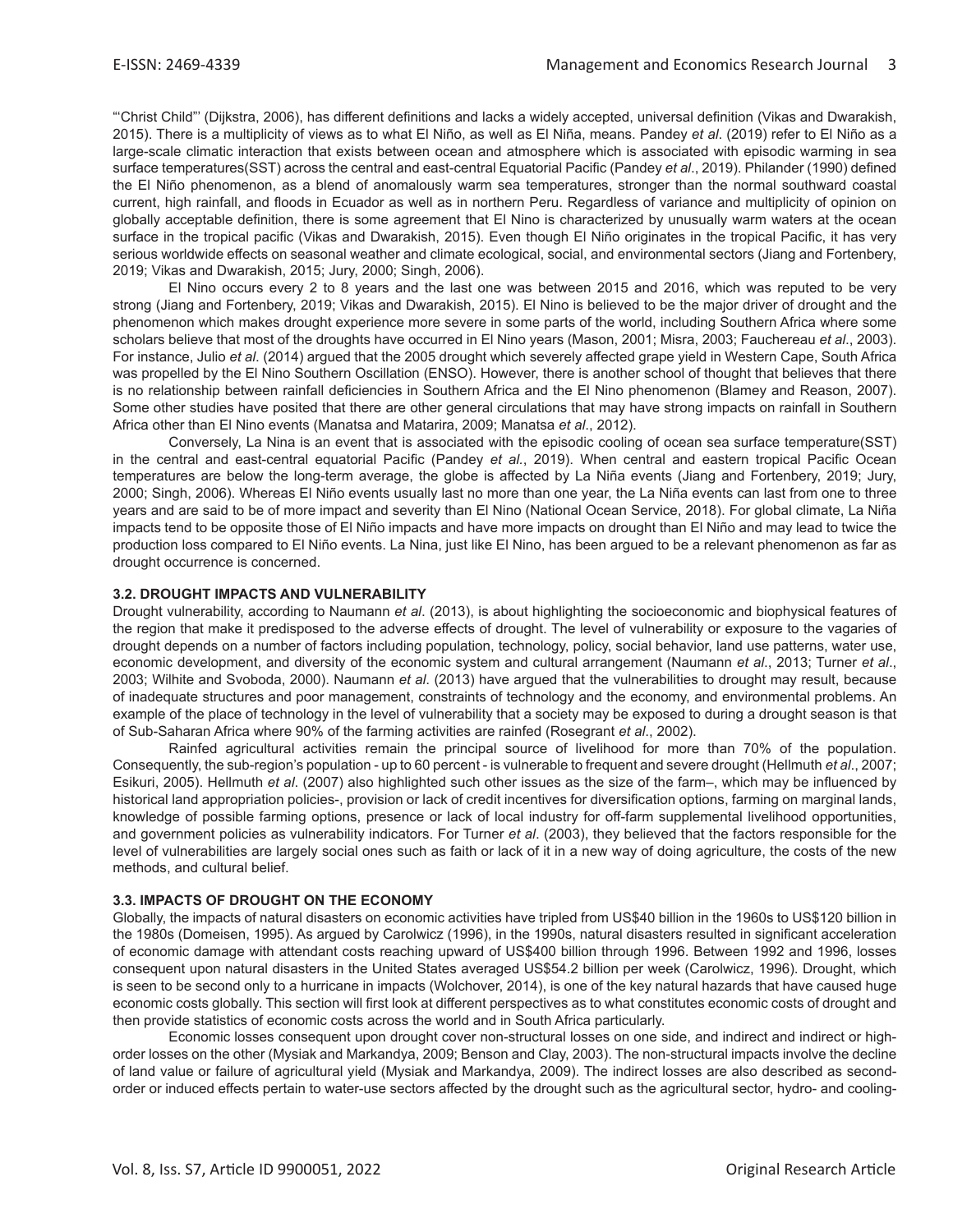water reliant energy production, water navigation—such as for travels, water-intensive manufacturing, and domestic water needs (Benson and Clay, 2003). During drought seasons, the directly impacted sectors are predisposed to decreasing and rationalizing their activities and production, collecting fewer revenues, disengaging their staff, and postpose all investments except the most unavoidable ones (Mysiak and Markandya, 2009). Mysiak and Markandya argued that direct losses have spin-off effects and set off a sequence of reactions that every concerned party—suppliers and consumers consumers—are affected by.

Ding *et al*. (2011) also looked at the economic costs of drought and gave three areas the impacts of drought impinge on the economy. The areas where drought impacts according to Ding *et al*. include the agricultural sector, non-agricultural sector, and secondary effects of economic costs of droughts. For the agricultural sector, Ding *et al*. posited that drought is most impactful in the sector with the resultant effects and common signs being dried crops, abandoned farmland, and withered and yellow pastureland. According to them, protracted soil moisture shortages due to drought cause damage to crops and pastures which losses are the primary direct economic impact of drought within the agricultural sector. In the non-agricultural sector, drought is considered to also cause substantial economic impacts through its impacts on water supplies including stream flows, reservoirs, wetlands, and groundwater. They listed a number of non-agricultural sectors impacted by drought and they include, tourism and recreation, public utilities, horticulture and landscaping services, navigation, and other industries/businesses that have a very high dependence on water consumption. The third aspect of economic costs of drought as espoused by Ding *et al*. (2011) has

to do with the secondary effects of drought. The secondary effects of drought, coupled with other natural disasters, are attributed to the interactions and transactions among industries and sectors. A symbiosis exists among agro-linked sectors where the outputs from one industry/sector turn into inputs of other industries/sectors. Consequently, the direct economic impacts of drought on an individual industry may spread through the upstream or downstream linkages to other industries, resulting in secondary impacts. They illustrated the fact that crop losses incurred by farmers decrease their supplies to the agro-allied, downstream industries, such as food processors and ethanol plants. The downside of this, according to Ding *et al*., is that these industries would be left to decide between bidding a higher price for the inputs or otherwise reducing their production for the lack of inputs. In turn, their downstream patrons may be forced to do the same. These types of effects, according to Ding *et al*., are called downstream or forward effects.

On the other hand, farmers may decrease their input necessities such as fertilizer from the upstream suppliers, which may, according to Ding *et al*., lead to upstream, or backward, effects. They refer to both the upstream and downstream effects together as indirect effects. Decreased land prices, loss and/or failure of agro-allied industries, loss of employment from droughtrelated declines, the strain on the financial institution with regards to credit risks, and reduction in economic losses are some of the drought economic impacts (Ngaka, 2011).

Salamia *et al*. (2008) argued that the 1999–2000 droughts in Iraq resulted in disaster amounting to US\$1.605 billion of direct costs, having a 12.7% reduction in the animal products and had as high as 4.4% reduction in the gross domestic product(GDP). In a study conducted by Hayes *et al*. (2005), they found that the economic costs and/or damage occasioned by drought in eastern and central United States in 1988 amounted to \$39.4 billion and the United States' drought-loss estimates collected by them for the 2002 drought that affected many States states in the US United States summed up to \$13 billion. Howitt *et al*. (2009) estimated the economic damage and short-term job loss associated with the 2009 drought in California to be as high as \$2.2 billion and 80,000 jobs, respectively. In a survey conducted by the European Commission's Directorate of General Environment (DG ENV) in 2006 2006–2007 in Europe, the economic impacts of drought over 30 years were found to have hit as much as 100 billion Euro, and they found that the annual costs of drought impacts have reached 6.2 billion Euro.

In Australia, the "Millennium Drought" (2002–2010) Australia triggered unexpected losses to important services provided by hydrological ecosystems in the Murray–Darling basin—as well as air quality regulation, waste treatment, erosion prevention, and recreation (Crausbay *et al*., 2017). The costs of these losses were in excess of AUD 800 million, as huge resources were spent to replace these services and methods of adaptation to new drought-impacted ecosystems (Banerjee *et al*., 2010). The 2006–2007 drought in Australia reduced gross domestic product(GDP) by close to one1%—unlike the 2002 drought that reduced it by 1.6%—however, the gross domestic product with regards to farm production fell by 20% (RBA, 2006). According to International Rice Research Institute (IRRI) (2009), rainfed rice production in South and Southeast Asia is seriously threatened as about 23 million hectares of land used for rainfed rice is most vulnerable to drought.

In terms of drought frequency, Africa is worst hit as it has, especially in the Sahel, The Greater Horn, and Southern Africa, which experienced a total of 382 reported drought events that have affected 326 million people between 1960 and 2006 (Brown *et al*., 2011; Gautam, 2006). Resultantly, drought has exacerbated household vulnerabilities, undercut the continent's development gains, and reduced the potentials of national economies (Hellmuth *et al*., 2007; Hansen *et al*., 2004). Economies of a good number of Subsub-Saharan African countries are especially susceptible to the effects of drought because they depend on rainfed agriculture and have low levels of income per capita (Hlalele *et al*., 2016). A good number of countries in Subsub-Saharan Africa face the risk of a 10%–40% probability of failed seasons during the major cropping calendar (Shiferaw *et al*., 2014).

In South Africa, a study was undertaken by Theunissen (2005) in South Africa designed to compare the drought impacts of 2003 and 2004, showed that wheat yield was 39% lower, the area where it was planted 12% lower, major dam water levels 25% lower with other dams empty. In forestry, which accounts for about 5% of South African gross domestic product, water stress events have had serious, negative impacts in slowing down the growth of trees (Jury, 2002). The government of South Africa expended R285 million on drought relief across the Provinces during the 2007–2008 drought (Ngaka, 2011). 2015–2016,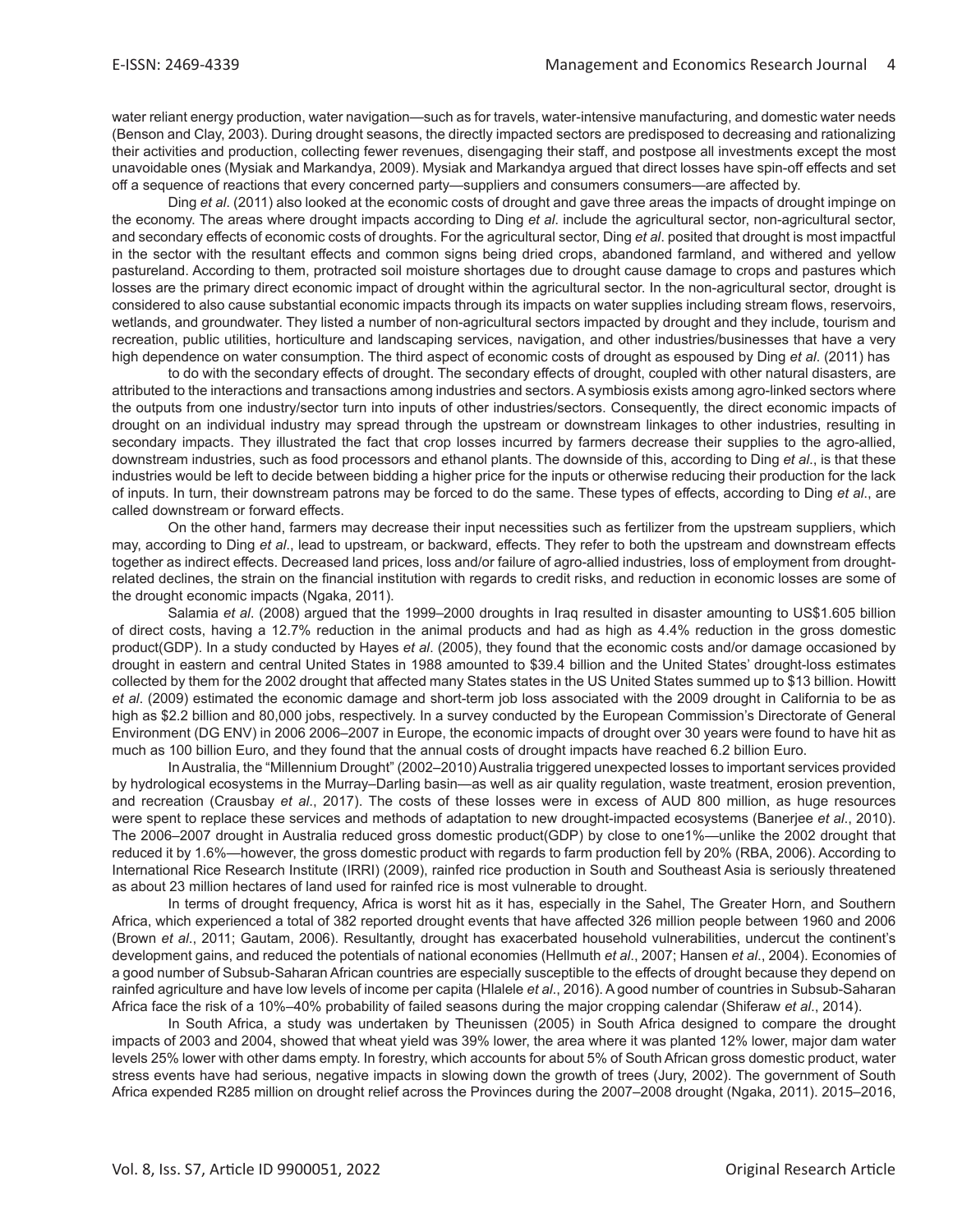similar to the one of 1992–1995, was quite severe in intensity and reputed by national authorities to be the worst in 23 years in South Africa, resulting in significant declines in harvest (Baudoin *et al*., 2017; DAFF, 2016). Smith (2018) cited the Western Cape's Minister of Economic Opportunity as saying that the most recent drought in Western Cape (2015–2016) vis-à-vis the one of the previous season, is estimated to have reduced aggregate income after costs in the agriculture sector in Western Cape by up to R5.9bn. This is due to lower output as a result of drought. Smith (2018) argued that agriculture and agro-processing contribute a combined R54 billion to Western Cape and account for 52% of all the Province's exports. This risk inherent in this drought situation is that of job cuts which, as indicated by research, will lead to about 30,000 job loss by the rural, unskilled, semi-skilled farming workforce—which constitutes about 22% of the Province's rural jobs—who may find access to other sectors' or formal employment difficult, if not impossible (Smith, 2018).

## **3.4. DROUGHT-NEXUS**

Climate change—as evidenced by drought—erodes livelihoods and increases the spread of infectious diseases. In 2008, over 230,000 deaths were recorded as a result of natural disasters, over 211 million individuals were affected, and extreme weather conditions made worse the existing vulnerabilities by disrupting harvests (General Assembly, 2010). Drought as an environmental security challenge has been argued to lead to exposure to health and/or personal hazards such as diarrhea, cholera, and dysentery because of water scarcity which forces people to drink water from unhygienic sources (US Global Change Research Program, 2018; Sena *et al*., 2017; Calow *et al*., 2010). According to a research finding by Achakulwisut *et al*. (2018), drought is linked to soil-derived particles in the Southwest of the United States that endanger air quality which may lead to significant public health problems.

The exposure to health hazards occasioned by drought may just have more wide-ranging impacts than one may be able to account for. For instance, there is scholarly evidence in the literature that finds that in utero exposure, —that is, exposure of yet-to-be-born children—to environmental hazards may negatively affect their health when they are born, and educationally, later in life (Almond *et al*., 2009; Banerjee *et al*., 2010; Shah and Steinberg, 2014). These studies put forward the fact that the conditions in the pre-birth period and early childhood have an enduring impact on life expectancy, earnings, adult health, and cognitive development. Scholars have used famine (Lindeboom *et al*., 2010) and extreme weather shocks (Rocha and Soares, 2015) to estimate the instrumental relationship between in utero exposure and later-life conditions and life chances. It is quite disturbing that the impacts of drought reach as far as altering the life-course of unborn children. Some scholars have also argued that parts of the multiple health impacts of drought, which are often not recognized, are such health outcomes as vector-borne diseases, nutritional problems, mental health conditions, and respiratory diseases (Sena *et al*., 2017; Kumar *et al*., 2016; OBrien *et al*., 2014). Initially, the linkage between mental health conditions and the phenomenon of the drought was merely speculative rather than based on empirical evidence. World Health Organisation Organization (2004) had posited that mental health resilience, the capability to cope with harsh conditions and to avoid mental health challenges when threatened by stressors, can come under uncontrollable stress in the presence of sustained drought. The WHO's position, however, was not backed by empirical data. The quantification of the linkage between mental health conditions and the drought phenomenon by OBrien *et al*. (2014) is perhaps one of the most significant contributions made so far on the discourse around the impacts of drought. In a study carried out by Obrien OBrien *et al*. in Australia which used household, income, and labor dynamics in Australia to determine the relationship between drought and mental health conditions, the results revealed that, during seven 7 years of major and pervasive drought, one pattern of relative dryness (extreme cumulative number of months in drought culminating in a recent period of dryness lasting a year or more) was connected with greater distress for rural but not urban dwellers. The increase in distress was said to be at 6.22%, based on 95% confidence intervals. Therefore, the study showed the possibility of quantification and identification of the relationship between patterns of drought and mental distress.

The effects of rising food prices alongside climate change problems have generated a sharp increase in the number of people living without sufficient and dignifying food (General Assembly, 2010). The United Nations' Secretary-General submitted that for the first time in history, more than 1 billion people are facing hunger, with more than 17,000 deaths of children every day as a result of hunger, one every five 5 seconds, totaling 6 million a year (General Assembly, 2010). The Report also discussed the vagaries that women, children, refugees, and the displaced are exposed to as they are the most severely impacted as far as the rising food prices are concerned. These communities and groups, according to the Report, suffer serious losses to their human security as they consume fewer and less nutritious foods, and the frustrations over food insufficiency and/or insecurity have also led to socio-political instabilities in some communities in as many as 30 countries.

#### **4. RESULTS AND DISCUSSION**

The findings elicited from the experts who participated in the FGD will be presented and discussed under the following headings: (a) Drought and water, sanitation, and hygiene (WASH)-attributable deaths in infants and adults; (b) Water stress, hygiene, and respiratory diseases; and (c) Suggestions for water-stressed households.

#### **4.1. DROUGHT AND WASH-ATTRIBUTABLE DEATHS IN INFANTS AND ADULTS**

From the discussions held with the experts used for the study, there was a high degree of unanimity that water, sanitation, and hygiene (WASH) are is critical to health and well-being. They all posited that households with extreme water stress are likely to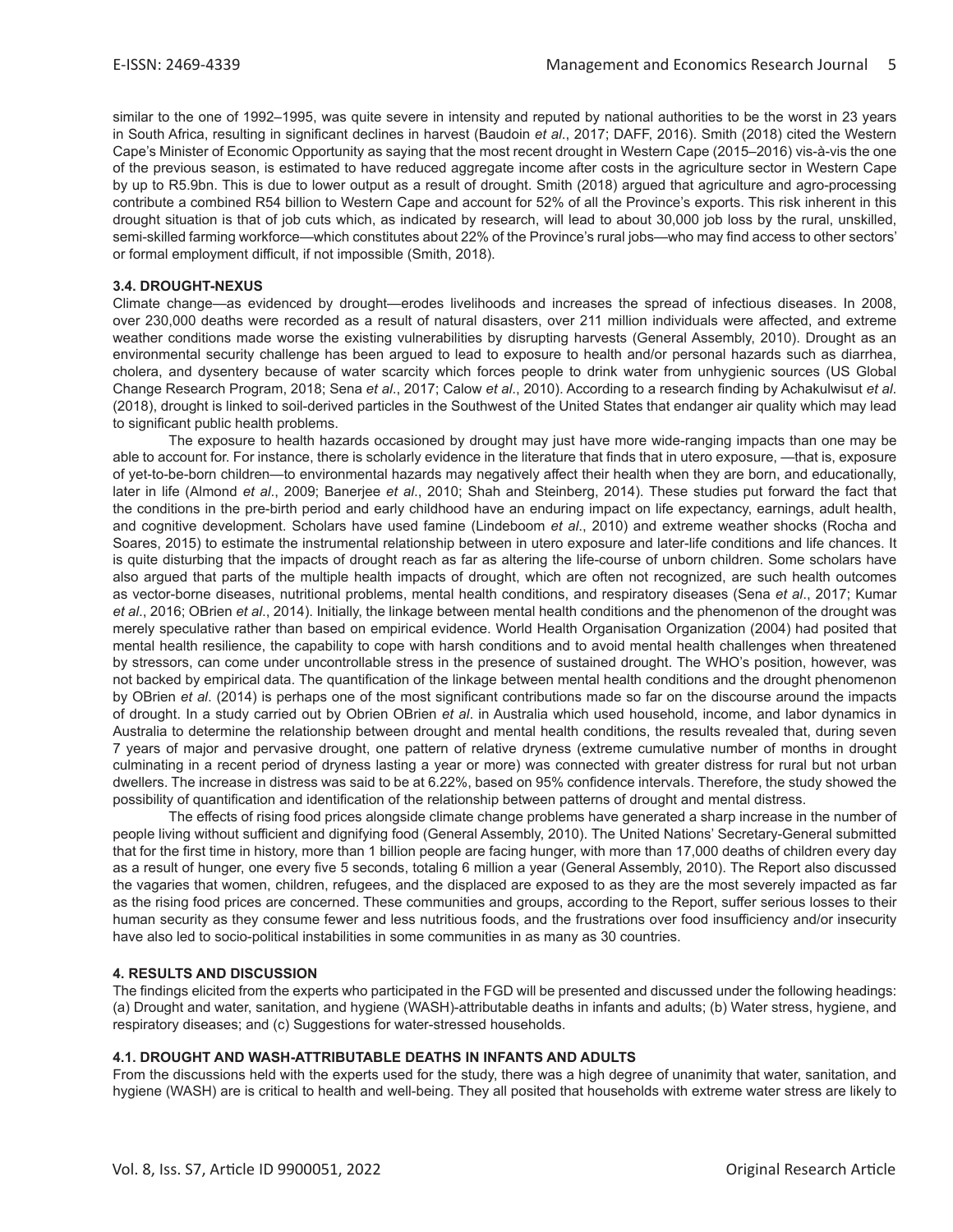have negative health outcomes such as diarrhea and cholera. Their view was that bacteria and other organic particles thrive in unhygienic environments, and they may lead to negative health outcomes. These health outcomes, according to the discussants, affect not only adults but also children. A discussant submitted that *Diarrhea is a number one killer disease facing children globally, and it is second only to Malaria*. One of the discussants succinctly opined thus, *households with inadequate levels of water for hygiene purposes are prone to Cholera and Diarrhea. These bacterial diseases are rife in unsanitary environments, and drought can contribute to their spread*. Essentially, the discussants believed that drought is capable of constraining water use, thus leading to sanitation and hygiene issues. This speaks to the importance of water for hygiene and/or sanitary needs (Maina *et al*., 2019; Mackinnon *et al*., 2019; World Health Organization, 2019; Ramesh *et al*., 2015). Improved public health, access to safe drinking water, effective sanitation systems, and good hygiene practices (WASH) play a huge role in the global movement towards achieving the Sustainable Development Goals (Whitley *et al*., 2019).

## **4.2. WATER STRESS, HYGIENE, AND RESPIRATORY DISEASES**

Another consequence of inadequate and/or rationed water use in toilets highlighted by two of the discussants is that it may lead to respiratory diseases. They had posted that the toilet environment is where organic particles such as bacteria, fungal spores, etc. which are transported by air may be found. Breathing in these organic particles, according to the discussants, may lead to respiratory problems. *It is important that the toilet is properly cleaned after urination or defecation to avoid inhalation of these particles*, said a discussant. The quality of air a person breathes may have an impact on the well-being of such a person (Huda *et al*., 2012; Clarke, 1987).

#### **4.3. SUGGESTIONS FOR WATER-STRESSED HOUSEHOLDS**

In closing, some of the discussants made some suggestions that could help water-stressed households—constrained to ration water for hygiene needs—to lessen their exposure to health challenges. One of the discussants recommended the use of purifiers in their toilets and the entire house. According to the discussant, *purifiers help to eliminate bacteria and improve air quality*. Another discussant recommended the continual use of hand and surface sanitizers so that bacterial infections that can cause Cholera and Diarrhea may be avoided. *Homes that lack the required amount of water for toilet use should not lack hand and surface sanitizers*; said the discussant. Purifiers have been found to be effective in improving air quality in the home (Cheek *et al*., 2021; Cooper *et al*., 2021; Brągoszewska *et al*., 2019). In the same vein, the use of hand and surface sanitizers and disinfectants is believed to help prevent diseases (Dicken, *et al*., 2020; Sexton, *et al*., 2018).

## **5. CONCLUSION**

This paper has looked at an important climate change phenomenon - drought - and its impacts on individuals. It has specifically explored the drought-nexus through the examination of the link between water stress, sanitation, and hygiene. The qualitative data gathered through an FGD point to the likelihood of negative health outcomes in households with insufficient levels of water for sanitary purposes. It is therefore important for households and communities experiencing dry spells to be aware of this situation so that they may forge the necessary adaptive measures.

#### **CONFLICT OF INTEREST**

None.

#### **REFERENCES**

- Achakulwisut P, Anenberg SC, Penn SL, Neumann J, Crimmins AR, Fann N, *et al*., 2018. Linkages between drought and dust in the US Southwest: implications for air quality and public health under future climate change. In AGU Fall Meeting Abstracts.
- Almond D, Edlund L, Palme M, 2009. Chernobyl's subclinical legacy: prenatal exposure to radioactive fallout and school outcomes in Sweden. The Quarterly Journal of Economics, 124(4), 1729-1772.

Augustyn A, Bauer P, Duignan B, Eldridge A, Gregerson E, Luebering JE, *et al*., 2019. Encyclopedia Britannica.

- Azadi H, Keramati P, Taheri F, Rafiaani P, Teklemariam D, Gebrehiwot K, *et al*., 2018. Agricultural land conversion: reviewing drought impacts and coping strategies. International Journal of Disaster Risk Reduction, 31, 184-195.
- Banerjee A, Duflo E, Postel-Vinay G, Watts T, 2010. Long-run health impacts of income shocks: wine and phylloxera in nineteenth-century France. The Review of Economics and Statistics, 92(4), 714-728.
- Baudoin MA, Vogel C, Nortje K, Naik M, 2017. Living with drought in South Africa: lessons learnt from the recent El Niño drought period. International Journal of Disaster Risk Reduction, 23, 128-137.
- Benson C, Clay E, 2003. Economic and financial impacts of natural disasters: an assessment of their effects and options for mitigation: synthesis report. Overseas Development Institute, London.

Blamey R, Reason CJC, 2007. Relationships between Antarctic sea-ice and South African winter rainfall. Climate Research, 33(2), 183-193.

Bradlow E, 1989. The "Great Fear" at the Cape of Good Hope, 1851-52. The International Journal of African Historical Studies, 22(3), 401-421.

Brągoszewska E, Bogacka M, Pikoń K, 2019. Efficiency and eco-costs of air purifiers in terms of improving microbiological indoor air quality in dwellings—a case study. Atmosphere, 10(12), 742.

Brown J, 2011. Assuming too much? Participatory water resource governance in South Africa. The Geographical Journal, 177(2), 171-185.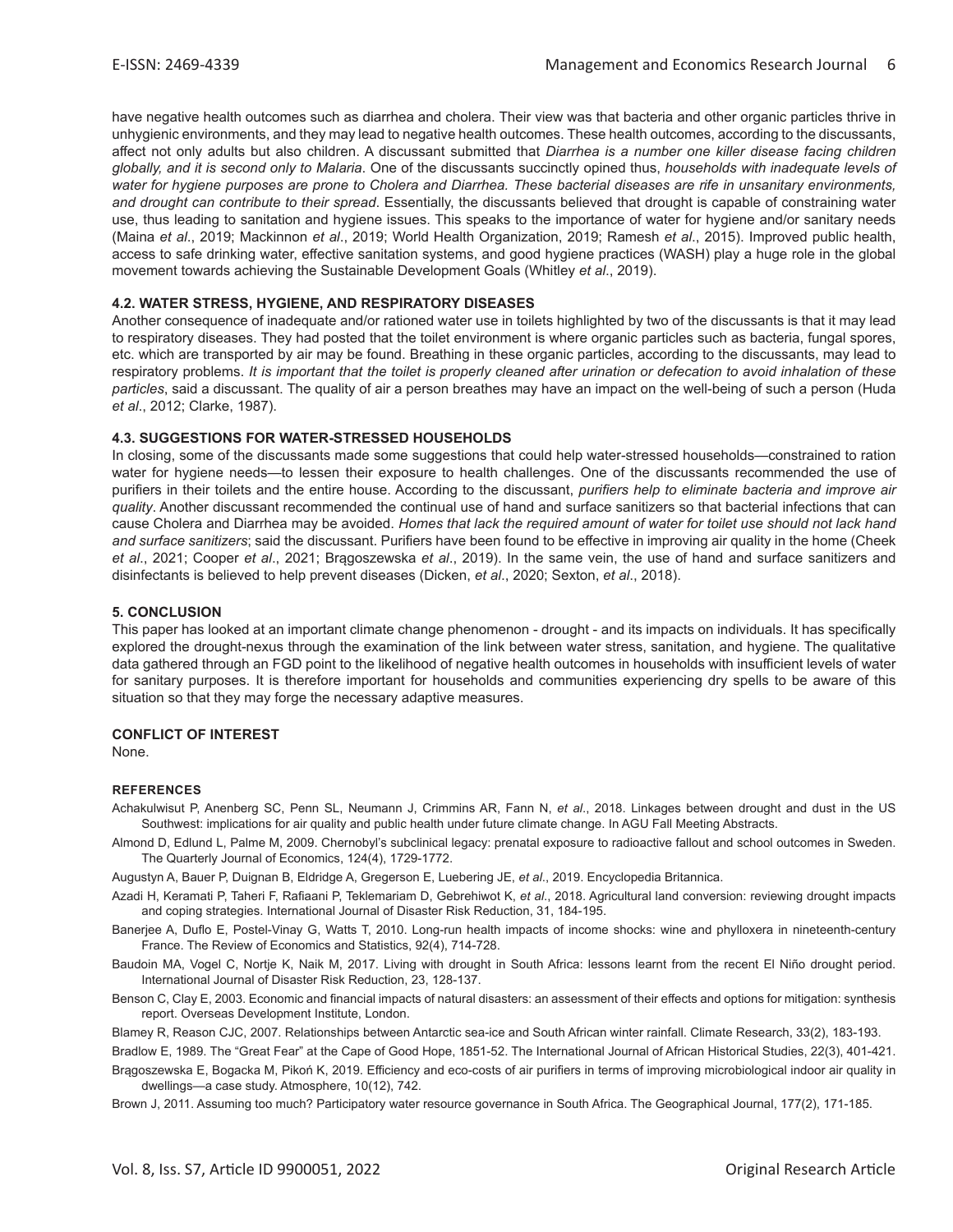- Burger C, 2018. The impact of 'Day Zero' on the Western Cape wine industry: a qualitative analysis into the perceptions and attitudes of students towards the allocation of municipal water under 'Day Zero' conditions (Doctoral dissertation, The IIE).
- Calow RC, MacDonald AM, Nicol AL, Robins NS, 2010. Ground water security and drought in Africa: linking availability, access, and demand. Groundwater, 48(2), 246-256.

Carolwicz M, 1996. "Natural hazards need not lead to natural disasters," EOS 77, 16: 149, 153.

- Cheek E, Guercio V, Shrubsole C, Dimitroulopoulou S, 2021. Portable air purification: review of impacts on indoor air quality and health. Science of the Total Environment, 766, 142585.
- Clarke A, 1987. Air hygiene and equine respiratory disease. In Practice, 9(6), 196-204.
- Conradie B, Piesse J, Thirtle C, 2009. District-level total factor productivity in agriculture: Western Cape Province, South Africa, 1952–2002. Agricultural Economics, 40(3), 265-280.
- Cook AR, Leslie LM, Parsons DB, Schaefer JT, 2017. The impact of El Niño– Southern Oscillation (ENSO) on winter and early spring US tornado outbreaks. Journal of Applied Meteorology and Climatology, 56(9), 2455-2478.
- Cooper E, Wang Y, Stamp S, Burman E, Mumovic D, 2021. Use of portable air purifiers in homes: operating behaviour, effect on indoor PM2.5 and perceived indoor air quality. Building and Environment, 191, 107621.
- Crausbay SD, Ramirez AR, Carter SL, Cross MS, Hall KR, Bathke DJ, *et al*., 2017. Defining ecological drought for the twenty-first century. Bulletin of the American Meteorological Society, 98(12), 2543-2550.
- Department of Agriculture, Forestry and Fisheries [DAFF], 2016. Draft National Drought Indaba Concept Note. Available at http://www.nda. agric.za/doaDev/sideMenu/others/CCDM/docs/DAFFCCDM%20Drought%20Indaba%20Concept%20Note%20-%2015%20to%2016%20 September%202016.pdf (Accessed on July 11, 2020).
- Dicken RD, Gallagher T, Perks S, 2020. Overcoming the regulatory hurdles for the production of hand sanitizer for public health protection: the UK and US academic perspective. ACS Chemical Health and Safety, 27(4), 209-213.

Dijkstra HA, 2006. The ENSO phenomenon: theory and mechanisms. Advances in Geosciences, 6, 3-15.

- Ding Y, Hayes MJ, Widhalm M, 2011. Measuring economic impacts of drought. Disaster Risk Reduction, 5, 49-60.
- Domeisen N, 1995. "Disasters: threat to social development," STOP Disasters: The IDNDR.
- du Toit B, Malherbe GF, Lambrechts H, Naidoo S, Eatwell KA, 2018. Market analysis to assess timber products from dryland woodlots and farm forests in South Africa. Klaus Hess Publishers.
- Dyers C, 1999. Xhosa students' attitudes towards Black South African languages at the University of the Western Cape. South African Journal of African Languages, 19(2), 73-82.
- Esikuri EE, 2005. Mitigating drought-long-term planning to reduce vulnerability (No. 37952, pp. 1-4). The World Bank.
- Fauchereau N, Trzaska S, Rouault M, Richard Y, 2003. Rainfall variability and changes in southern Africa during the 20th century in the global warming context. Natural Hazards, 29(2), 139-154.
- Fransen J, Helmsing B, 2016. Breaching the barriers: the segmented business and innovation system of handicraft exports in Cape Town. Development Southern Africa, 33(4), 486-501.
- Gautam M, 2006. Managing drought in sub-Saharan Africa: policy perspectives (No. 1004- 2016-78563).
- General Assembly, 2010. Guidelines for the alternative care of children: resolution/adopted by the General Assembly, February 24, 2010. A/ RES/64/142.
- Hansen JW, Dilley M, Goddard LM, Conrad E, Erickson P, 2004. Climate variability and the millennium development goal hunger target.
- Hayes M, Svoboda M, LeComte D, Redmond K, Pasteris P, 2005. Drought monitoring: new tools for the 21st century. In: Wilhite DA (Ed.), Drought and water crises: science, technology, and management issues (pp.53–69). CRC Press, Boca Raton, Florida, USA.
- Hellmuth ME, Moorhead A, Thomas MC, Williams J, 2007. Climate risk management in Africa: learning from practice.
- Hlalele BM, Mokhatle IM, Motlogeloa RT, 2016. Assessing economic impacts of agricultural drought: a case of Thaba Nchu, South Africa. Journal of Earth Science and Climatic Change, 7(327), 2.
- Howitt RE, MacEwan D, Medellín-Azuara J, 2009. Economic impacts of reductions in delta exports on Central Valley agriculture. Agriculture and Resource Economics Update, 12(3), 1-4.
- Huda TMN, Unicomb L, Johnston RB, Halder AK, Sharker MAY, Luby SP, 2012. Interim evaluation of a large scale sanitation, hygiene and water improvement programme on childhood diarrhea and respiratory disease in rural Bangladesh. Social Science and Medicine, 75(4), 604-611.
- International Rice Research Institute (IRRI), 2009. IRRI's drought stress research in rice with emphasis on roots. Available at https://www.jstage. jst.go.jp/article/plantroot/7/0/7\_92/\_article/ (Accessed on June 20, 2020).
- Jiang J, Fortenbery TR, 2019. El Niño and La Niña induced volatility spillover effects in the US soybean and water equity markets. Applied Economics, 51(11), 1133-1150.
- Jury MR, 2002. Economic impacts of climate variability in South Africa and development of resource prediction models. Journal of Applied Meteorology, 41(1), 46-55.
- Kemp J, Burns J, 2016. Agricultural monitoring using pursuit monostatic TanDEM-X coherence in the Western Cape, South Africa. In Proceedings of EUSAR 2016: 11th European Conference on Synthetic Aperture Radar (pp. 1-4). VDE.
- Kilimani N, Van Heerden J, Bohlmann H, Roos L, 2018. Economy-wide impact of drought induced productivity losses. Disaster Prevention and Management: An International Journal, 27(5), 636-648.
- Kumar S, Molitor R, Vollmer S, 2016. Drought and early child health in rural India. Population and Development Review, 53-68.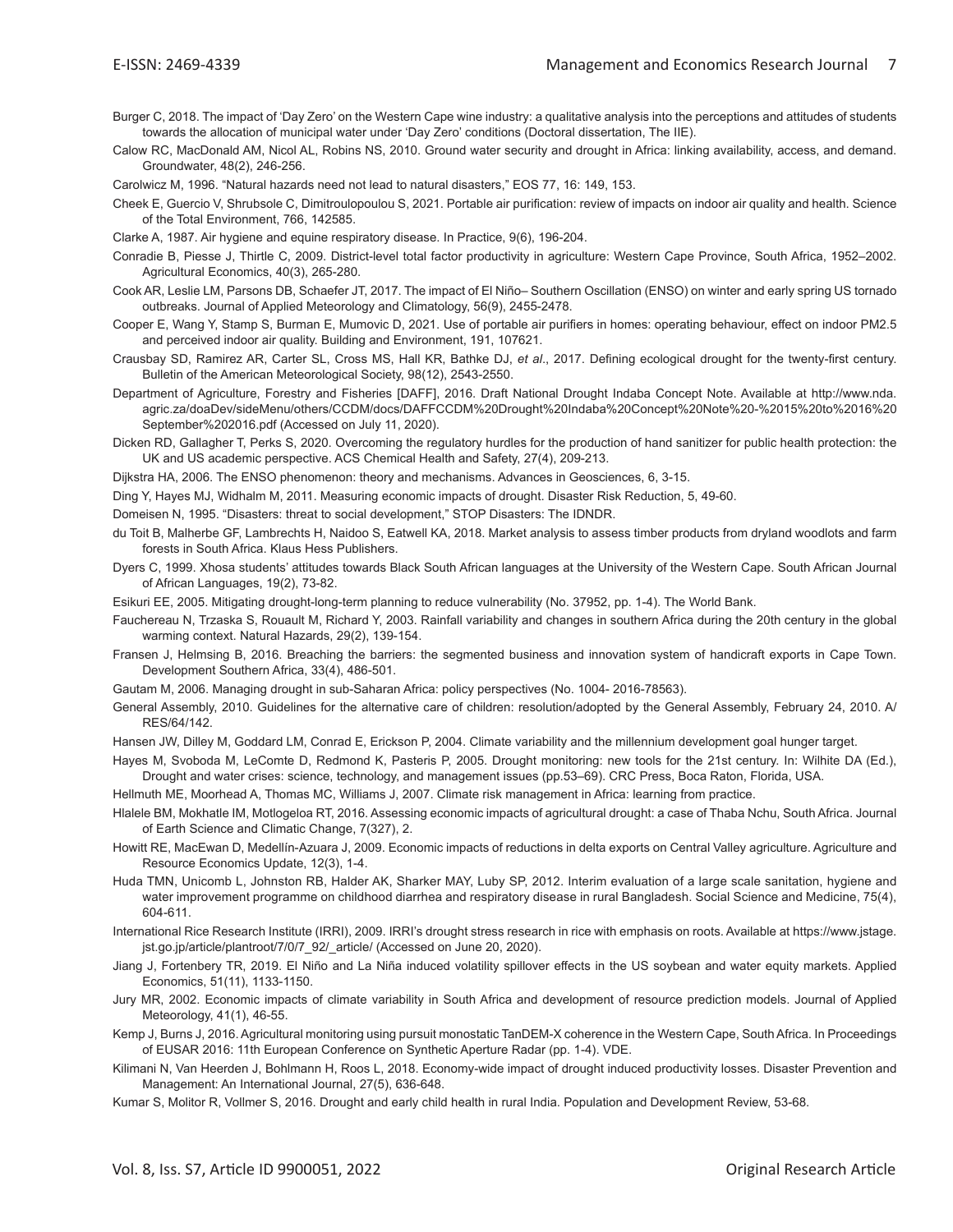Lindeboom M, Portrait M, Van den Berg GJ, 2010. Long-run effects on longevity of a nutritional shock early in life: the Dutch Potato famine of 1846-1847. Journal of Health Economics, 29(5), 617-629.

Mabin A, 2017. The underdevelopment of the Western Cape, 1850–1900. In class, caste and color (pp. 82-94). Routledge.

- Mackinnon E, Ayah R, Taylor R, Owor M, Ssempebwa J, Olago LD, *et al*., 2019. 21st century research in urban WASH and health in sub-Saharan Africa: methods and outcomes in transition. International Journal of Environmental Health Research, 29(4), 457-478.
- Maina M, Tosas-Auguet O, McKnight J, Zosi M, Kimemia G, Mwaniki P, *et al*., 2019. Extending the use of the World Health Organizations' water sanitation and hygiene assessment tool for surveys in hospitals–from WASH-FIT to WASH-FAST. PLoS One, 14(12), e0226548.
- Manatsa D, Matarira CH, 2009. Changing dependence of Zimbabwean rainfall variability on ENSO and the Indian Ocean dipole/zonal mode. Theoretical and Applied Climatology, 98(3-4), 375-396.
- Manatsa D, Unganai L, Gadzirai C, Behera SK, 2012. An innovative tailored seasonal rainfall forecasting production in Zimbabwe. Natural Hazards, 64(2), 1187-1207.
- Mason SJ, 2001. El Nino, Cclimate change and Southern African climate. Environmetrics: The Journal of the International Environmetrics Society, 12(4), 327-345.
- McCabe GJ, Betancourt JL, Gray ST, Palecki MA, Hidalgo HG, 2008. Associations of multi-decadal sea-surface temperature variability with US drought. Quaternary International, 188(1), 31-40.
- Mellisa, 2020. "Lesotho Highlands Water Project reaches out to Gauteng". Available at Lesotho Highlands Water Project reaches out to Gauteng | Rand Show (retrieved on October 5, 2021).
- Misra V, 2003. The influence of Pacific SST variability on the precipitation over Southern monitoring. Agricultural and Forest Meteorology, 133 (1-4), 69-88.
- Mysiak J, Markandya A, 2009. Economic costs of droughts. Xerochore WP2 Brief.
- National Ocean Service, 2018. What are El Niño and La Niña? Available at https://oceanservice.noaa.gov/facts/ninonina.html (Accessed on June 20, 2020).
- Naumann G, Barbosa P, Garrote L, Iglesias A, Vogt J, 2013. Exploring drought nexus. International Journal of Environmental Research and Public Health, 13(4), 443.
- Ngaka MJ, 2011. Drought preparedness, impact and response: a case of Eastern Cape and Free State Provinces of South Africa. Journal of Disaster Risk Studies, 4, 47-57.
- OBrien LV, Berry HL, Coleman C, Hanigan IC, 2014. Drought as a mental health exposure. Environmental Research, 131, 181-187.
- Pandey V, Misra AK, Yadav SB, 2019. Impact of El-Nino and La-Nina on Indian climate and crop production. In climate change and agriculture in India: impact and adaptation (pp. 11-20). Springer, Cham.
- Philander SG, 1998. Who is El Niño?. Eos, Transactions American Geophysical Union, 79(13), 170-170.
- Ramesh A, Blanchet K, Ensink JH, Roberts B, 2015. Evidence on the effectiveness of water, sanitation, and hygiene (WASH) interventions on health outcomes in humanitarian crises: a systematic review. PLoS One, 10(9), e0124688.
- RBA, 2006. Statement on monetary policy November 2006. Reserve Bank of Australia. http://www.rba.gov.au/PublicationsAndResearch/ StatementsOnMonetaryPolicy/statement\_on\_monetary\_1106.html. (Accessed on April 2019).
- Rocha R, Soares RR, 2015. Water scarcity and birth outcomes in the Brazilian semiarid. Journal of Development Economics, 112, 72-91.
- Rosegrant MW, Cai X, Cline SA, 2002. World water and food to 2025: dealing with scarcity. International Food Policy Research Institute.
- Rouault M, Richard Y, 2003. Intensity and spatial extension of drought in South Africa at different time scales. Water SA, 29(4), 489-500.
- Salamia H, Shahnooshib N, Thomsonc KJ, 2008. The economic impacts of drought on the economy of Iran: an integration of linear programming and macroeconometric modelling approaches. Ecological Economics, 68: 1032-1039.
- Schulz R, 2001. Rainfall-induced sediment and pesticide input from orchards into the Lourens River, Western Cape, South Africa: importance of a single event. Water Research, 35(8), 1869-1876.
- Sena A, Freitas C, Souza PF, Carneiro F, Alpino T, Pedroso M, *et al*., 2018. Drought in the semiarid region of Brazil: exposure, vulnerabilities and health impacts from the perspectives of local actors. PLoS Currents, 10, 1-16.
- Sexton JD, Wilson AM, Sassi HP, Reynolds KA, 2018. Tracking and controlling soft surface contamination in health care settings. American Journal of Infection Control, 46(1), 39-43.
- Shah M, Steinberg BM, 2014. "Drought and long term impacts of rainfall shocks on human capital." mimeo, Harvard University June.
- Shiferaw B, Tesfaye K, Kassie M, Abate T, Prasanna BM, Menkir A, 2014. Managing vulnerability to drought and enhancing livelihood resilience in sub-Saharan Africa: technological, institutional and policy options. Weather and Climate Extremes, 3, 67-79.
- Singh M, 2006. Identifying and assessing drought hazard and risk in Africa. In: Regional conference on insurance and reinsurance for natural catastrophe risk in Africa, Casablanca, Morocco.
- Sirami C, Jacobs DS, Cumming GS, 2013. Artificial wetlands and surrounding habitats provide important foraging habitat for bats in agricultural landscapes in the Western Cape, South Africa. Biological Conservation, 164, 30-38.
- Smith C, 2018. FIN24 drought impact on W Cape economy worse than anticipated—minister. https://www.fin24.com/Economy/drought-impacton-w-cape-economy-worse-than-anticipated-minister-20180301 (accessed on January 2, 2019).
- Swift CC, Jacobs SM, Esler KJ, 2008. Drought induced xylem embolism in four riparian trees from the Western Cape Province: insights and implications for planning and evaluation of restoration. South African Journal of Botany, 74(3), 508-516.
- Takadi K, Moraba C, 2018. Wool and mutton market trends. Farmer's Weekly, 2018(18039), 32-33.